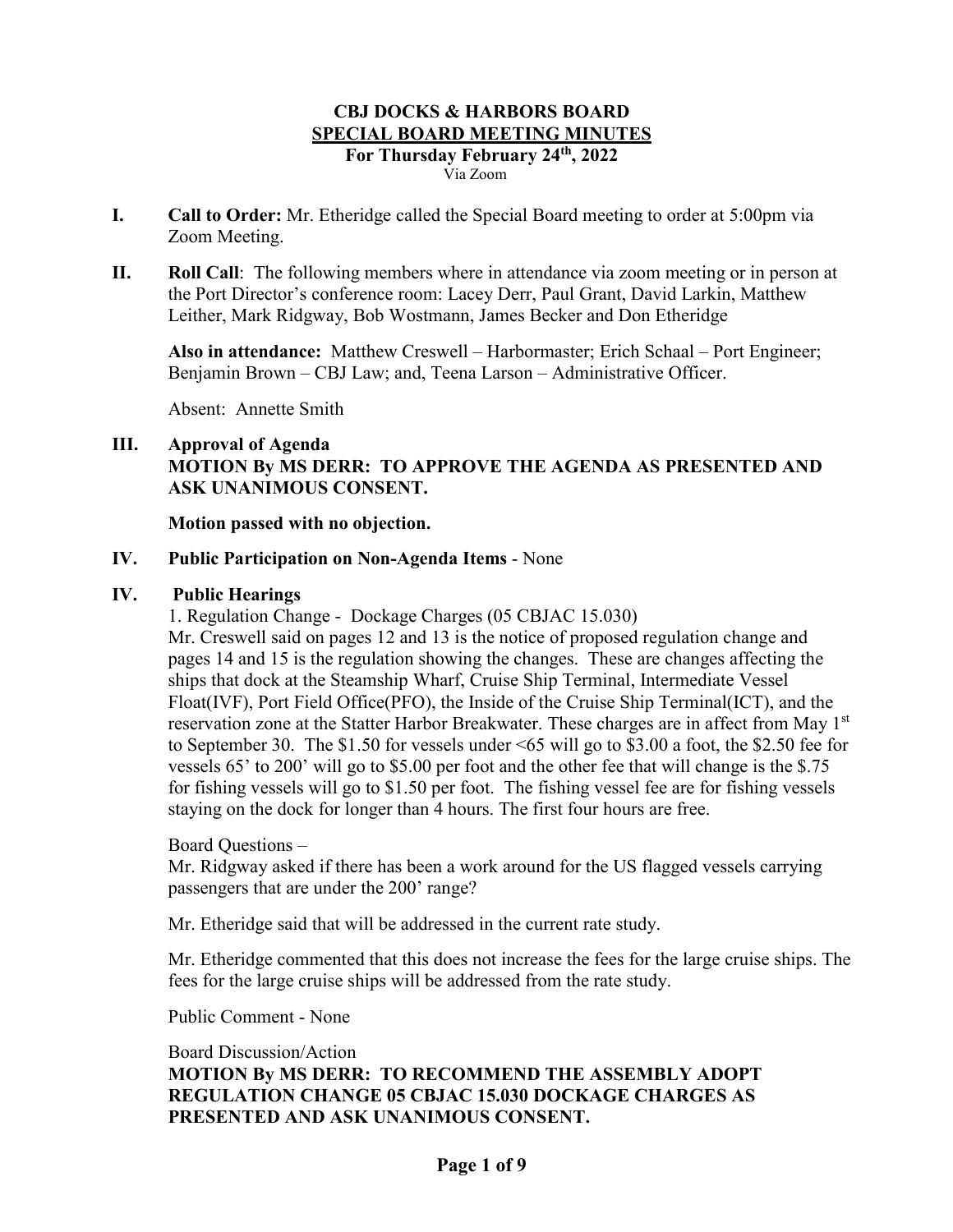# **Motion passed with no objection.**

### 2. Omnibus Regulation Change – CONSUMER PRICE INDEX

Mr. Creswell said beginning on page 17 and running through the end of the packet is information pertaining to the following 24 regulation changes. The proposed regulation changes is that the following 24 regulation fees will be adjusted by the consumer price index (CPI) annually published from the preceeding year. There is a chart on page 17 with the current CPI increase rate and the projected CPI for FY24. The CPI calculation is already in place for moorage which is our largest revenue generator. This change is meant to bring the rest of our revenue fees in line with our moorage.

Mr. Etheridge said the way the wording on these regulations is the Board can not do anything and the full CPI will be applied or by motion the Board can choose an amount lesser than the CPI or no CPI adjustment. The plan for the public testimony is to have anyone that wants to testify now can do so on all the proposed regulation changes and also after Board questions on each individual regulation change the public can provide additional comments.

> A. 05 CBJAC 15.030 Dockage Charge Board Questions - None

> > Public Comment - None

Board Discussion/Action

### **MOTION By MS DERR: TO RECOMMEND THE ASSEMBLY ADOPT REGULATION CHANGE 05 CBJAC 15.030 DOCKAGE CHARGES AS PRESENTED AND ASK UNANIMOUS CONSENT.**

#### **Motion passed with no objection**

B. 05 CBJAC 15.040 Port maintenance fee Board Questions - None

Public Comment - None

Board Discussion/Action

# **MOTION By MS DERR: TO RECOMMEND THE ASSEMBLY ADOPT REGULATION CHANGE 05 CBJAC 15.040 PORT MAINTENANCE FEE AS PRESENTED AND ASK UNANIMOUS CONSENT.**

#### **Motion passed with no objection**

C. 05 CBJAC 15.060 Vessel Lightering fees Board Questions - None

### **Page 2 of 9**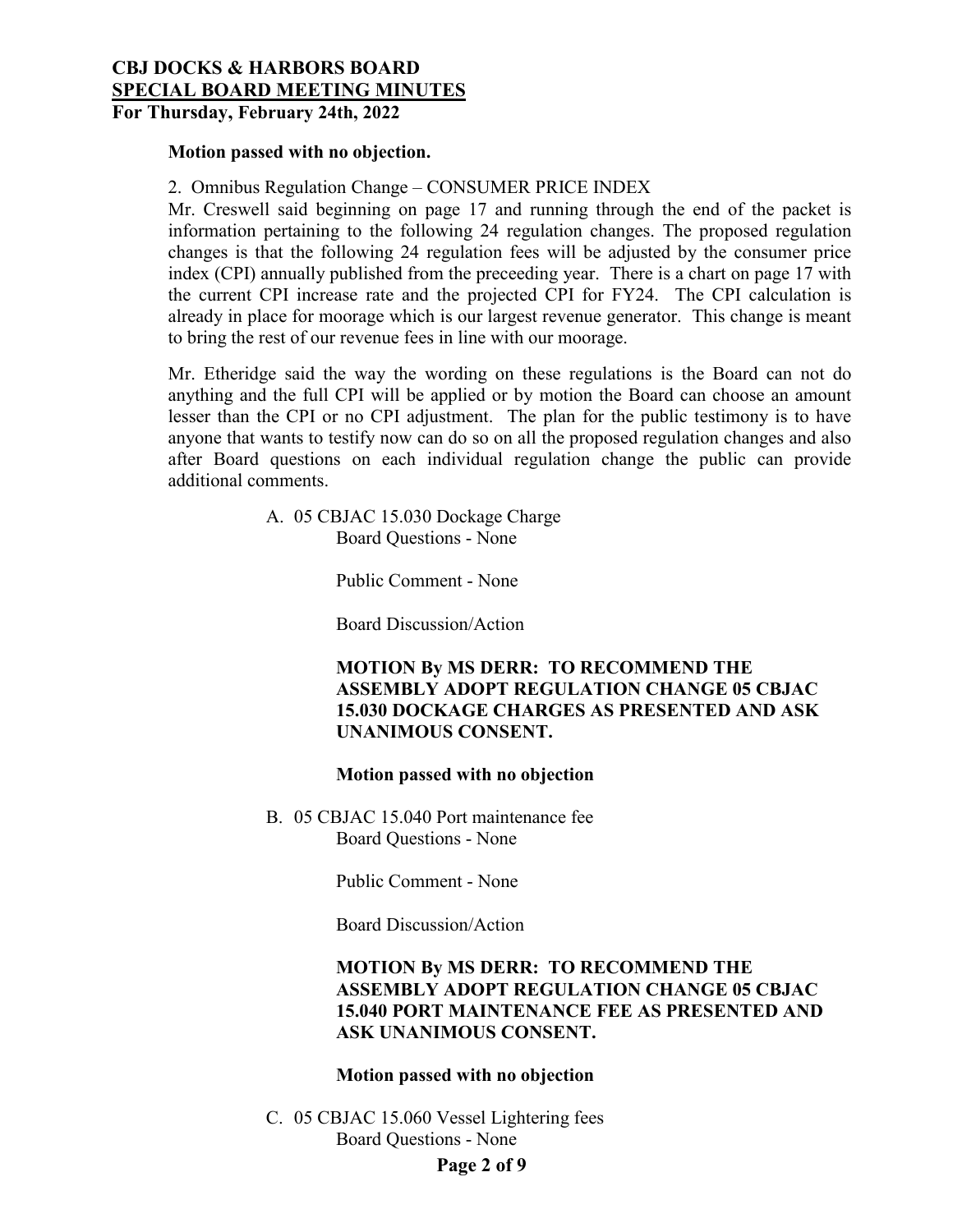Public Comment - None

Board Discussion/Action

**MOTION By MS DERR: TO RECOMMEND THE ASSEMBLY ADOPT REGULATION CHANGE 05 CBJAC 15.060 VESSEL LIGHTERING FEE AS PRESENTED AND ASK UNANIMOUS CONSENT.**

### **Motion passed with no objection**

D. 05 CBJAC 15.080 Loading permit fees Board Questions- None

Public Comment- None

Board Discussion/Action

# **MOTION By MS DERR: TO RECOMMEND THE ASSEMBLY ADOPT REGULATION CHANGE 05 CBJAC 15.080 LOADING PERMIT FEES AS PRESENTED AND ASK UNANIMOUS CONSENT.**

#### **Motion passed with no objection**

E. 05 CBJAC 15.110 Boom truck services Board Questions- None

Public Comment- None

Board Discussion/Action

# **MOTION By MS DERR: TO RECOMMEND THE ASSEMBLY ADOPT REGULATION CHANGE 05 CBJAC 15.110 BOOM TRUCK SERVICES AS PRESENTED AND ASK UNANIMOUS CONSENT.**

### **Motion passed with no objection**

F. 05 CBJAC 20.020 Special annual moorage for skiffs Board Questions- None

Public Comment- None

Board Discussion/Action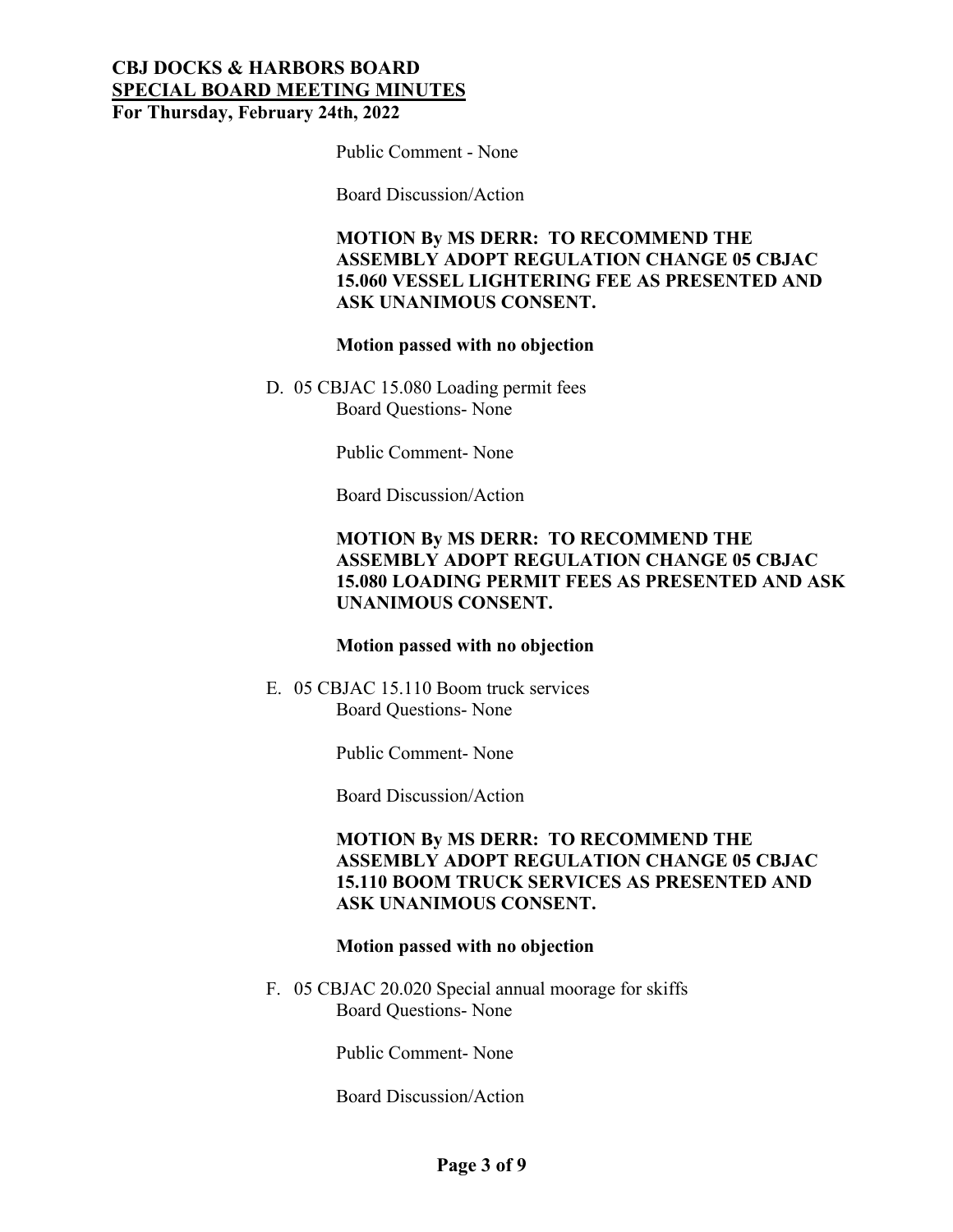# **CBJ DOCKS & HARBORS BOARD SPECIAL BOARD MEETING MINUTES**

**For Thursday, February 24th, 2022**

### **MOTION By MS DERR: TO RECOMMEND THE ASSEMBLY ADOPT REGULATION CHANGE 05 CBJAC 20.020 SPECIAL ANNUAL MOORAGE FOR SKIFFS AS PRESENTED AND ASK UNANIMOUS CONSENT.**

#### **Motion passed with no objection**

G. 05 CBJAC 20.030 Daily moorage fees Board Questions- None

Public Comment- None

Board Discussion/Action

# **MOTION By MS DERR: TO RECOMMEND THE ASSEMBLY ADOPT REGULATION CHANGE 05 CBJAC 20.030 DAILY MOORAGE FEES AS PRESENTED AND ASK UNANIMOUS CONSENT.**

### **Motion passed with no objection**

H. 05 CBJAC 20.035 Monthly moorage fee Board Questions- None

Public Comment- None

Board Discussion/Action

# **MOTION By MS DERR: TO RECOMMEND THE ASSEMBLY ADOPT REGULATION CHANGE 05 CBJAC 20.035 MONTHLY MOORAGE FEE AS PRESENTED AND ASK UNANIMOUS CONSENT.**

### **Motion passed with no objection**

I. 05 CBJAC 20.045 Fee for tenders Board Questions- None

Public Comment- None

Board Discussion/Action

# **MOTION By MS DERR: TO RECOMMEND THE ASSEMBLY ADOPT REGULATION CHANGE 05 CBJAC 20.045 FEE FOR TENDERS AS PRESENTED AND ASK UNANIMOUS CONSENT.**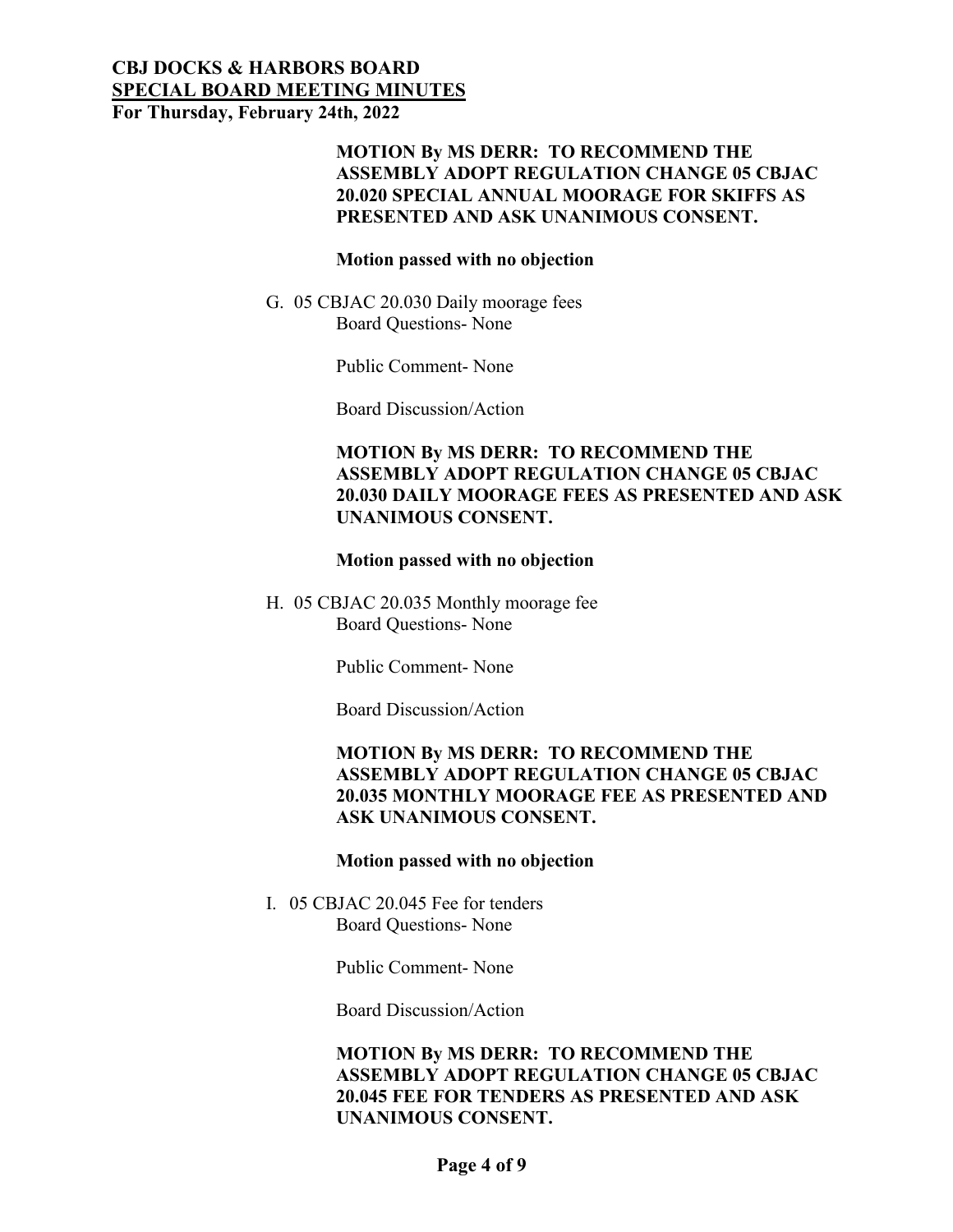#### **Motion passed with no objection**

J. 05 CBJAC 20.050 Residence surcharge Board Questions- None

Public Comment- None

### Board Discussion

Ms. Derr commented that she wanted to clarify for the two written comments received regarding this fee that the proposed change is to add a cost of living increase and not set the base rate. This is being applied due to the fluctuation of life, and finances. The CPI will be applied across the board and not to one individual user group.

# **MOTION By MS DERR: TO RECOMMEND THE ASSEMBLY ADOPT REGULATION CHANGE 05 CBJAC 20.050 RESIDENCE SURCHARGE AS PRESENTED AND ASK UNANIMOUS CONSENT.**

#### **Motion passed with no objection**

K. 05 CBJAC 20.060 Recreational boat launch fees Board Questions- None

Public Comment- None

Board Discussion/Action

### **MOTION By MS DERR: TO RECOMMEND THE ASSEMBLY ADOPT REGULATION CHANGE 05 CBJAC 20.060 RECREATIONAL BOAT LAUNCH FEES AS PRESENTED AND ASK UNANIMOUS CONSENT.**

#### **Motion passed with no objection**

L. 05 CBJAC 20.070 Fees for commercial use of boat launches Board Questions- None

Public Comment- None

Board Discussion/Action

# **MOTION By MS DERR: TO RECOMMEND THE ASSEMBLY ADOPT REGULATION CHANGE 05 CBJAC 20.070 FEES FOR COMMERCIAL USE OF BOAT LAUNCHES AS PRESENTED AND ASK UNANIMOUS**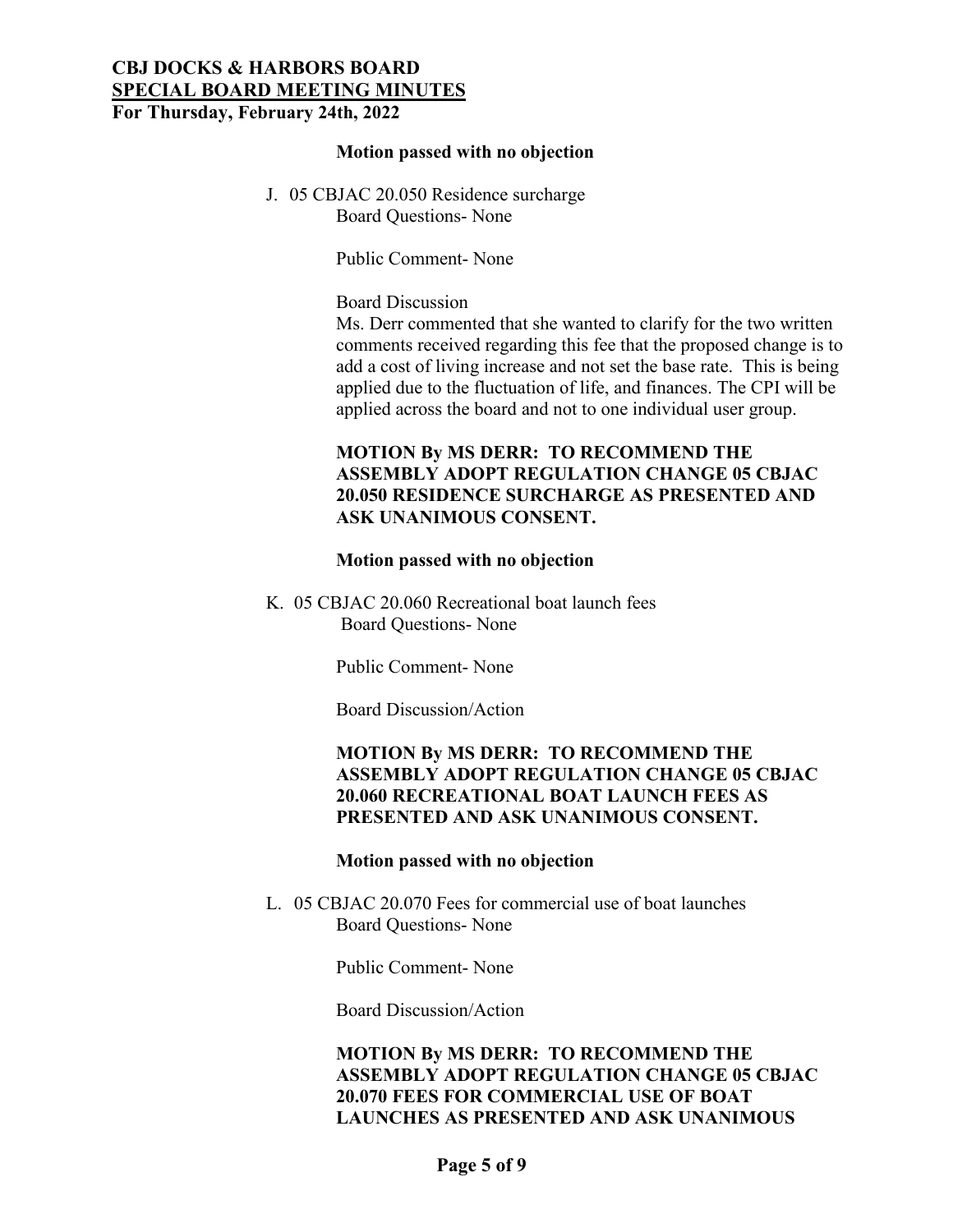#### **CONSENT.**

#### **Motion passed with no objection**

M. 05 CBJAC 20.080 Passenger-for-hire fee Board Questions- None

Public Comment- None

Board Discussion/Action

### **MOTION By MS DERR: TO RECOMMEND THE ASSEMBLY ADOPT REGULATION CHANGE 05 CBJAC 20.080 PASSENGER-FOR-HIRE-FEE AS PRESENTED AND ASK UNANIMOUS CONSENT.**

#### **Motion passed with no objection**

N. 05 CBJAC 20.090 Statter lower parking lot permit fee Board Questions- None

Public Comment- None

Board Discussion/Action

### **MOTION By MS DERR: TO RECOMMEND THE ASSEMBLY ADOPT REGULATION CHANGE 05 CBJAC 20.090 STATTER LOWER PARKING LOT PERMIT FEE AS PRESENTED AND ASK UNANIMOUS CONSENT.**

#### **Motion passed with no objection**

O. 05 CBJAC 20.100 Grid usage fees Board Questions- None

Public Comment- None

Board Discussion/Action

### **MOTION By MS DERR: TO RECOMMEND THE ASSEMBLY ADOPT REGULATION CHANGE 05 CBJAC 20.100 GRID USAGE FEES AS PRESENTED AND ASK UNANIMOUS CONSENT.**

#### **Motion passed with no objection**

**Page 6 of 9** P. 05 CBJAC 20.110 Crane use fees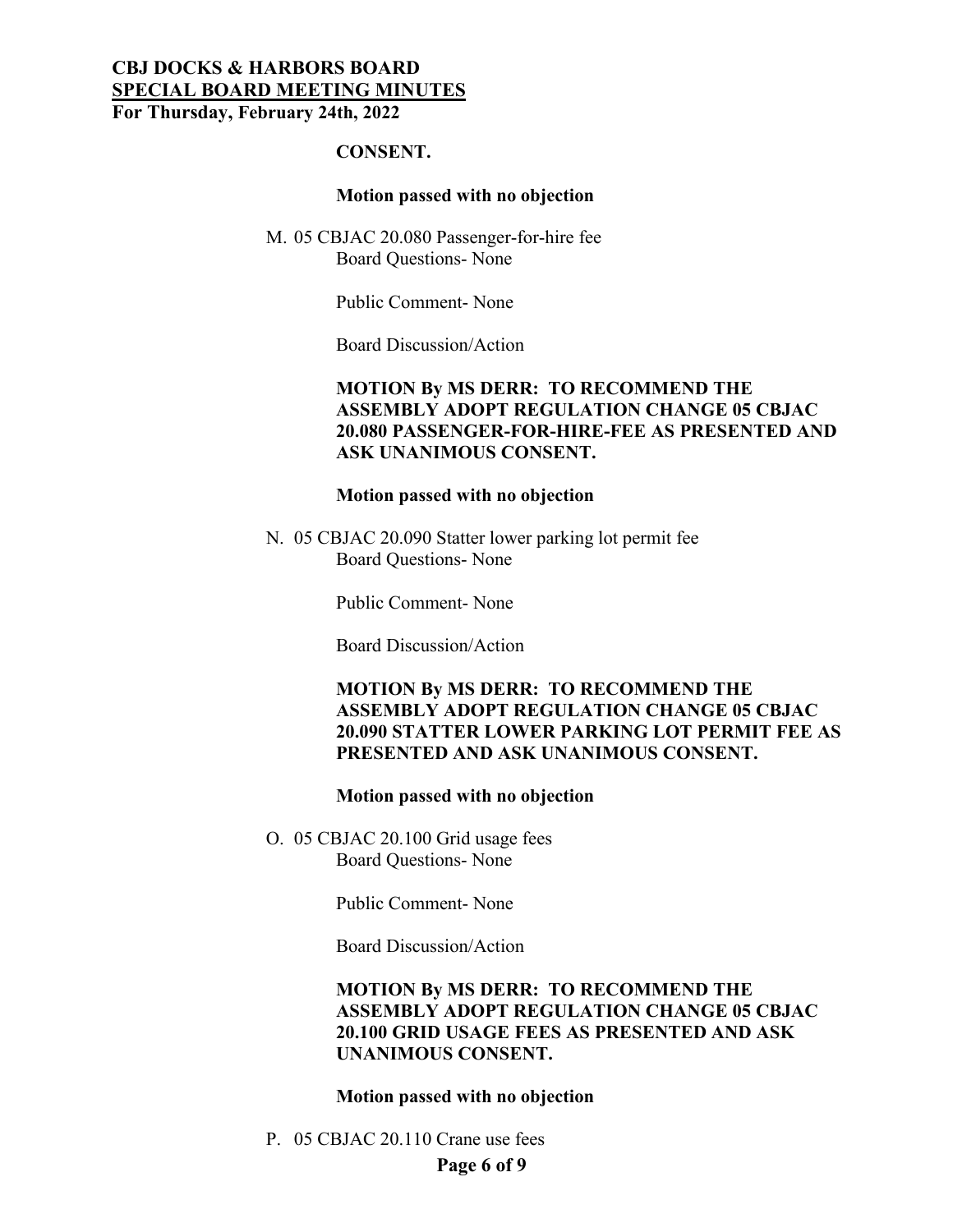Board Questions- None

Public Comment Clayton Hamilton, Juneau, AK He asked what sort of fee is being proposed?

Mr. Etheridge said it will be whatever the CPI is or the Board can go down to a zero increase.

Mr. Hamilton said as a user of the facility he believes the Board could do a lot for small businesses if the fee was reduced to zero. It would subsidize things quite a bit for people on his end.

Board Discussion/Action

### **MOTION By MS DERR: TO RECOMMEND THE ASSEMBLY ADOPT REGULATION CHANGE 05 CBJAC 20.110 CRANE USE FEES AS PRESENTED AND ASK UNANIMOUS CONSENT.**

#### **Motion passed with no objection**

Q. 05 CBJAC 20.130 Storage fees Board Questions- None

Public Comment- None

Board Discussion/Action

### **MOTION By MS DERR: TO RECOMMEND THE ASSEMBLY ADOPT REGULATION CHANGE 05 CBJAC 20.130 STORAGE FEES AS PRESENTED AND ASK UNANIMOUS CONSENT.**

#### **Motion passed with no objection**

R. 05 CBJAC 20.140 Staff labor fees Board Questions- None

Public Comment- None

Board Discussion/Action

# **MOTION By MS DERR: TO RECOMMEND THE ASSEMBLY ADOPT REGULATION CHANGE 05 CBJAC 20.140 STAFF LABOR FEES AS PRESENTED AND ASK UNANIMOUS CONSENT.**

**Page 7 of 9**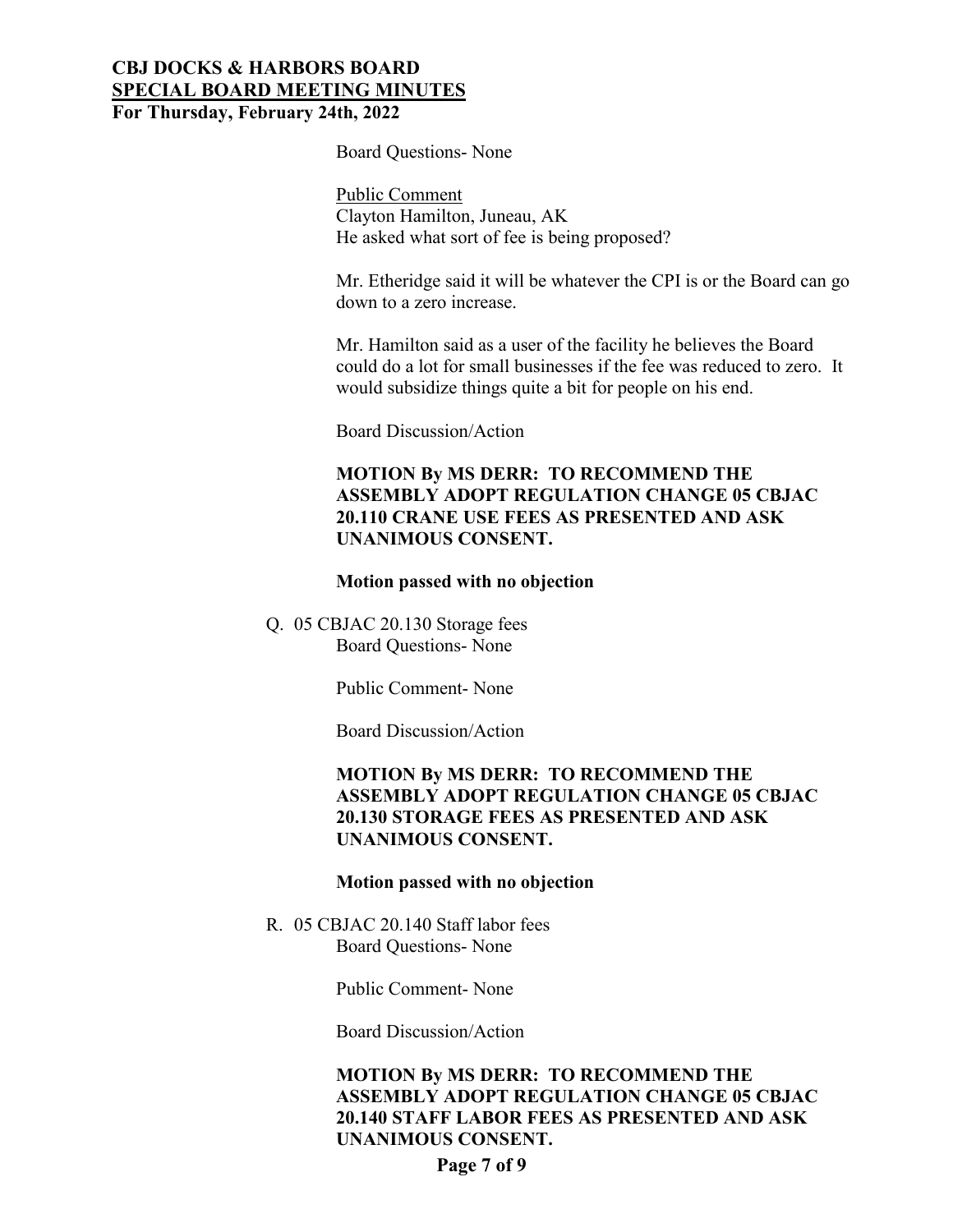#### **Motion passed with no objection**

S. 05 CBJAC 20.150 Reserved moorage waitlist fee Board Questions- None

Public Comment- None

Board Discussion/Action

### **MOTION By MS DERR: TO RECOMMEND THE ASSEMBLY ADOPT REGULATION CHANGE 05 CBJAC 20.150 RESERVED MOORAGE WAITLIST FEE AS PRESENTED AND ASK UNANIMOUS CONSENT.**

#### **Motion passed with no objection**

T. 05 CBJAC 20.210 Auke Bay Loading Facility—Float Moorage Board Questions- None

Public Comment- None

Board Discussion/Action

**MOTION By MS DERR: TO RECOMMEND THE ASSEMBLY ADOPT REGULATION CHANGE 05 CBJAC 20.210 AUKE BAY LOADING FACILITY - FLOAT MOORAGE AS PRESENTED AND ASK UNANIMOUS CONSENT.**

#### **Motion passed with no objection**

U. 05 CBJAC 20.220 Auke Bay Loading Facility Float—Mechanical Work Zone

Board Questions- None

Public Comment- None

Board Discussion/Action

**MOTION By MS DERR: TO RECOMMEND THE ASSEMBLY ADOPT REGULATION CHANGE 05 CBJAC 20.220 AUKE BAY LOADING FACILITY FLOAT – MECHANICAL WORK ZONE AS PRESENTED AND ASK UNANIMOUS CONSENT.**

**Motion passed with no objection**